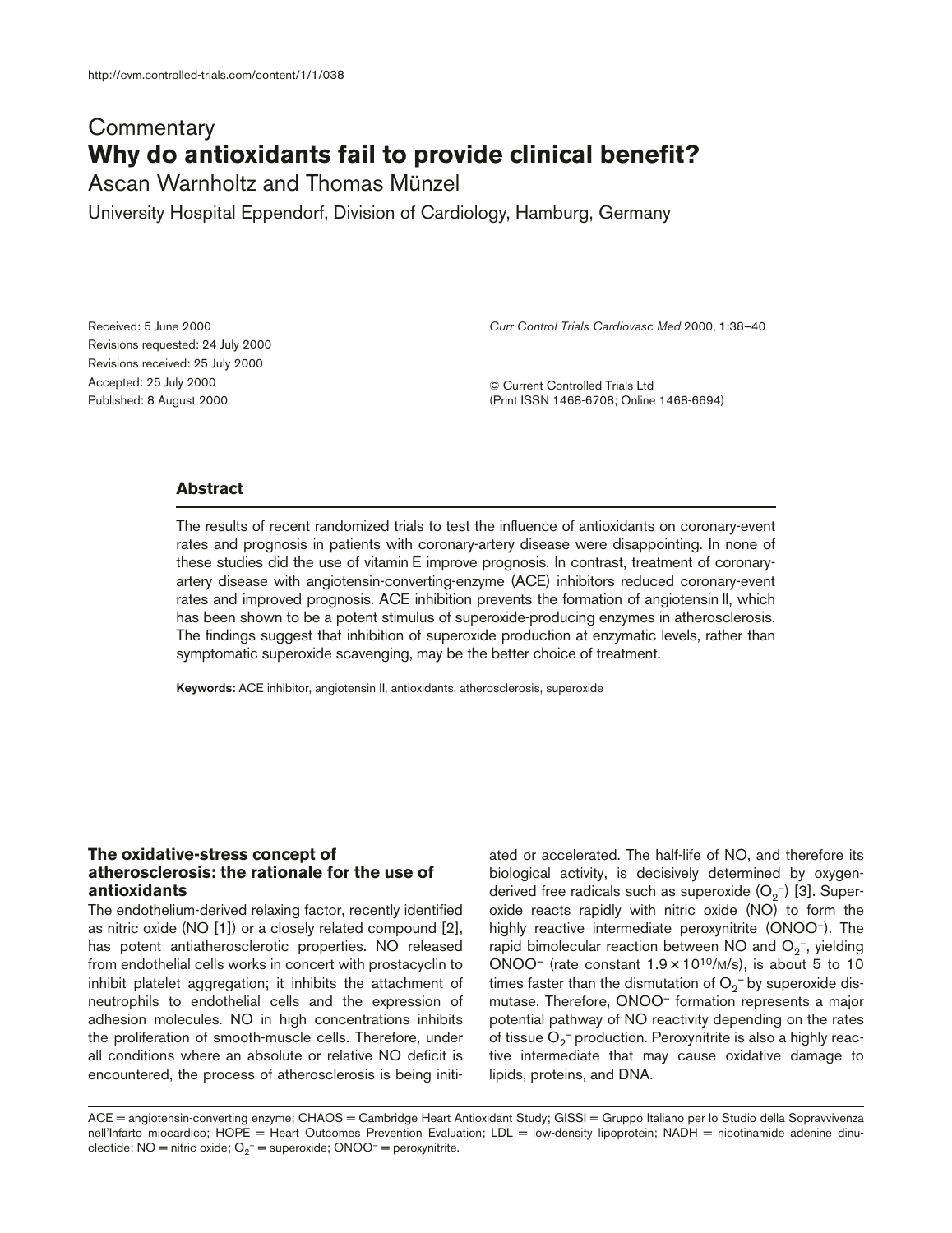There is a growing body of evidence that endothelial dysfunction in the setting of hypercholesterolemia, diabetes mellitus, hypertension, or chronic smoking is often a consequence of enhanced NO degradation by oxygen-derived free radicals rather than diminished NO formation due to decreased activity and/or expression of the nitric oxide synthase. Therefore, in many instances the most effective approach to improve NO bioavailability in the presence of risk factors is to lower  $O_2$ <sup>-</sup> levels, eg by treatment with scavenging agents or by the administration of drugs that specifically inhibit  $O_2^-$  production.

### **Effects of antioxidants in clinical studies**

The effects of antioxidants such as vitamin C,  $\alpha$ - and β-carotene, or vitamin E on the prognosis in patients with coronary-artery disease are very disappointing. So far, there is just one study showing a reduction in coronaryevent rates in patients with angiographically evident coronary-artery disease (the Cambridge Heart Antioxidant Study [CHAOS] trial) after treatment with vitamin E (400–800 IU/day), although the overall prognosis in these patients was not improved [4]. Other randomized trials, such as the Alpha-Tocopherol, Beta Carotene Cancer Prevention Study [5], the Gruppo Italiano per lo Studio della Sopravvivenza nell'Infarto miocardico (GISSI-Prevenzione trial) [6], and the Heart Outcomes Prevention Evaluation (HOPE) [7] study, failed to demonstrate any improvement of the prognosis in patients with coronaryartery disease.

How can one explain the lack of benefit from antioxidants despite the known causal role of oxidative stress in the initiation and progression of atherosclerosis? Vitamins scavenge free radicals. However, the rate constant for the reaction of vitamins E and C with  $O_2^-$  is much slower (1000- to 10 000-fold) than the rate constant for the reaction between NO and  $\rm O_2$  . Therefore, in order to scavenge  $O_2$ <sup>-</sup>, antioxidants must be administered in very high concentrations, to reach compartments where  $O_2^-$  is formed (such as endothelial and smooth-muscle cells). When high concentrations of vitamins are used, however, pro-oxidative effects may come into play. For example, low concentrations of vitamin E improved endothelial function in cholesterol-fed animals, while high concentrations of the vitamin had the opposite effects and even worsened endothelial function [8]. One explanation for this is that when vitamin E reacts with a radical, it becomes the vitamin-E radical, ie the tocopheroxyl radical, which itself may participate in pro-oxidative events. These findings may indicate that the optimal dose of antioxidants must be titrated in order to improve rather than worsen vascular function. The phenomenon may at least partly explain the failure of antioxidants to improve prognosis in patients with coronary-artery disease. It is also possible that combinations of antioxidants, such as vitamins C and E, need to be used to prevent accumulation of the vitamin-E radical.

## **Are angiotensin-converting-enzyme inhibitors the better 'antioxidants'?**

The effect of angiotensin-converting-enzyme (ACE) inhibitors on the progression of atherosclerosis and endothelial function has been studied in several animal models and in patients with coronary-artery disease. It has been consistently shown that ACE inhibition slows the progression of atherosclerosis [9] and improves impaired endothelial dysfunction [10] without altering plasma cholesterol levels. In contrast to the published findings in studies of antioxidants, ACE inhibitors seem to have a beneficial influence on the prognosis in patients with coronary-artery disease [11]. How do ACE inhibitors beneficially influence vascular function in atherosclerosis? ACE inhibition prevents formation of angiotensin II, one of the most potent vasoconstrictors. Angiotensin II, in turn, stimulates the release of endothelin-1 from endothelial cells and induces the expression of the preproendothelin gene in endothelial and smooth-muscle cells. Another important aspect is that endothelial kininase II is identical with ACE. Inhibition of kininase II, which is responsible for the breakdown of bradykinin, leads to high local concentrations of bradykinin. This substance, in turn, is a potent stimulus for the release of endothelium-derived hyperpolarizing factor, NO, and prostacyclin. A novel, recently identified, mechanism contributes to the detrimental effects of angiotensin II on vascular superoxide production. Angiotensin II has been shown to increase vascular superoxide production by activating an NADH-driven oxidase [12], one of the most significant superoxide-producing enzymes in endothelial and smooth-muscle cells. Recent studies with hypercholesterolemic animals [13] and patients with coronary-artery disease [14] indicate that activation of this enzyme contributes considerably to endothelial dysfunction and early plaque formation.

The stimulatory effects of angiotensin II on the activity of the HADH-driven oxidase would suggest that in the presence of an activated renin–angiotensin system (local or circulating), vascular dysfunction due to increased vascular superoxide production is likely.

Indeed, there is a large body of literature providing evidence that the renin–angiotensin system is causally linked to the development and progression of atherosclerosis. Incubation *in vitro* of cultured smooth-muscle cells with native low-density lipoproteins (LDLs) increases the expression of the angiotensin II receptor subtype AT1 [15]. Similar phenomena have been observed in animals fed cholesterol [16], in animals that are hyperlipidemic because of an LDL-receptor defect [13], and in patients with hypercholesterolemia [17]. Macrophages in atherosclerotic plaques produce large amounts of angiotensin II. The activity of the ACE is increased in response to oxidative stress. Angiotensin II facilitates the recruitment of monocytes/macrophages into the vessel wall by stimulating